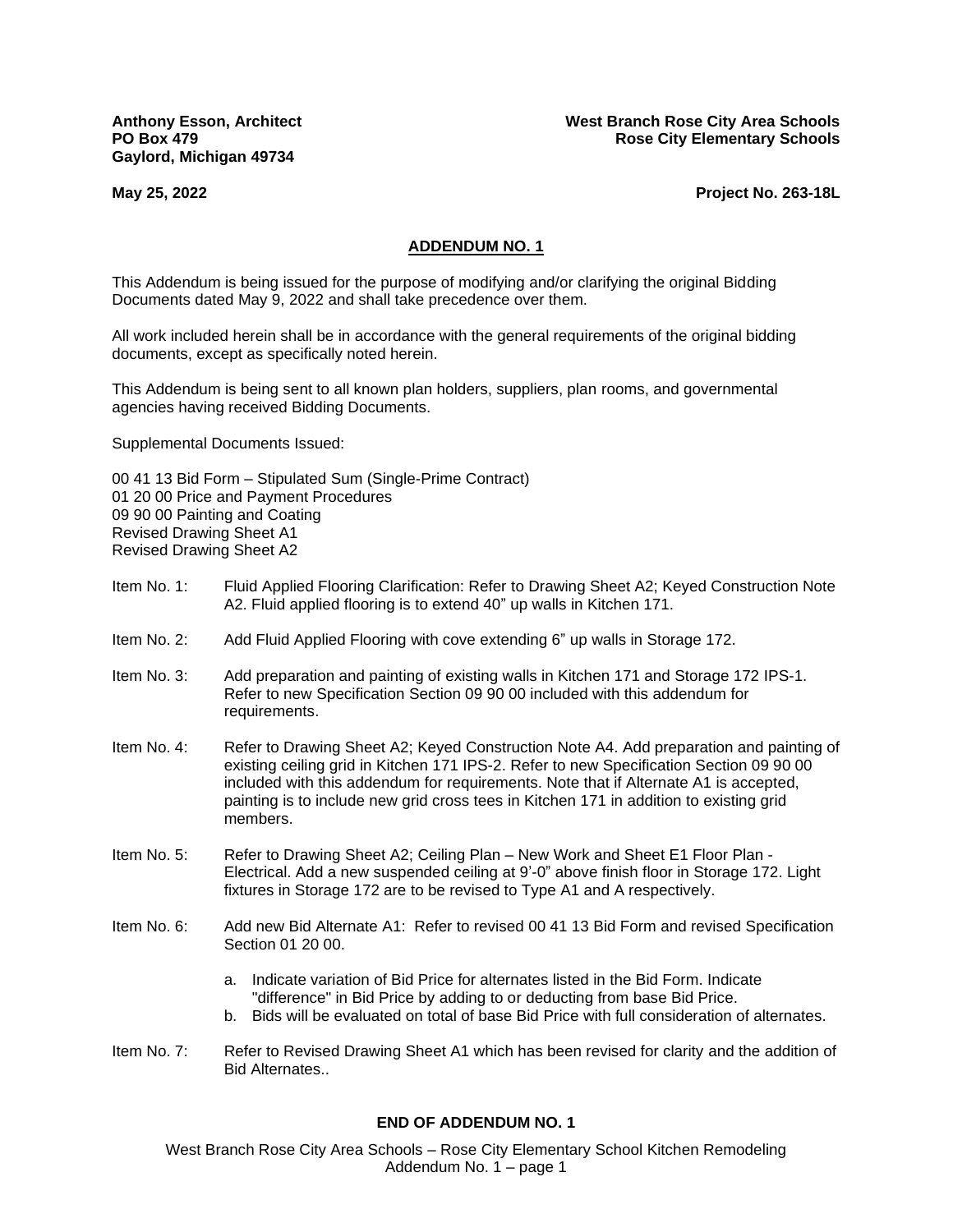#### **DOCUMENT 00 41 13**

#### **BID FORM – STIPULATED PRICE**

| To:                | West Branch - Rose City Area Schools Central Office<br>c/o Gail Hughey, Superintendent<br>960 S. M33<br>West Branch, Michigan 48661                                                                                                                                                                                                                                                                                                                                                                                                                          |
|--------------------|--------------------------------------------------------------------------------------------------------------------------------------------------------------------------------------------------------------------------------------------------------------------------------------------------------------------------------------------------------------------------------------------------------------------------------------------------------------------------------------------------------------------------------------------------------------|
| Project:           | West Branch - Rose City Area Schools<br>Rose City Elementary School Kitchen Remodeling<br>Project No. 263-18L1                                                                                                                                                                                                                                                                                                                                                                                                                                               |
| Date:              |                                                                                                                                                                                                                                                                                                                                                                                                                                                                                                                                                              |
| Submitted by:      | (full name)                                                                                                                                                                                                                                                                                                                                                                                                                                                                                                                                                  |
|                    | (full address)                                                                                                                                                                                                                                                                                                                                                                                                                                                                                                                                               |
| Estimator          | (name)                                                                                                                                                                                                                                                                                                                                                                                                                                                                                                                                                       |
|                    | (telephone)                                                                                                                                                                                                                                                                                                                                                                                                                                                                                                                                                  |
|                    | (email address)                                                                                                                                                                                                                                                                                                                                                                                                                                                                                                                                              |
| <b>OFFER</b><br>1. |                                                                                                                                                                                                                                                                                                                                                                                                                                                                                                                                                              |
|                    | Having examined the Place of The Work and all matters referred to in the Instructions to Bidders and<br>the Contract Documents prepared by Anthony Esson, Architect dated May 13, 2022 for the above<br>named project, we, the undersigned, hereby offer to enter into a Contract to perform the Work for the                                                                                                                                                                                                                                                |
|                    | Stipulated Sum of: \$________________________________(numerical)                                                                                                                                                                                                                                                                                                                                                                                                                                                                                             |
| \$                 | dollars in                                                                                                                                                                                                                                                                                                                                                                                                                                                                                                                                                   |
|                    | lawful (written) money of the United States of America.                                                                                                                                                                                                                                                                                                                                                                                                                                                                                                      |
|                    | We have included the required security deposit as required by the Instruction to Bidders.<br>All applicable federal and/or State of Michigan taxes are included in the Bid Sum.<br>We have included the costs of all required construction permits and inspections in the bid<br>sum.<br>We acknowledge that Damages will be assessed for our failure to achieve Substantial<br>Completion and/or obtain approval for occupancy from the Michigan Bureau of Construction<br>Codes (where applicable) prior to the dates indicated in the Contract Documents. |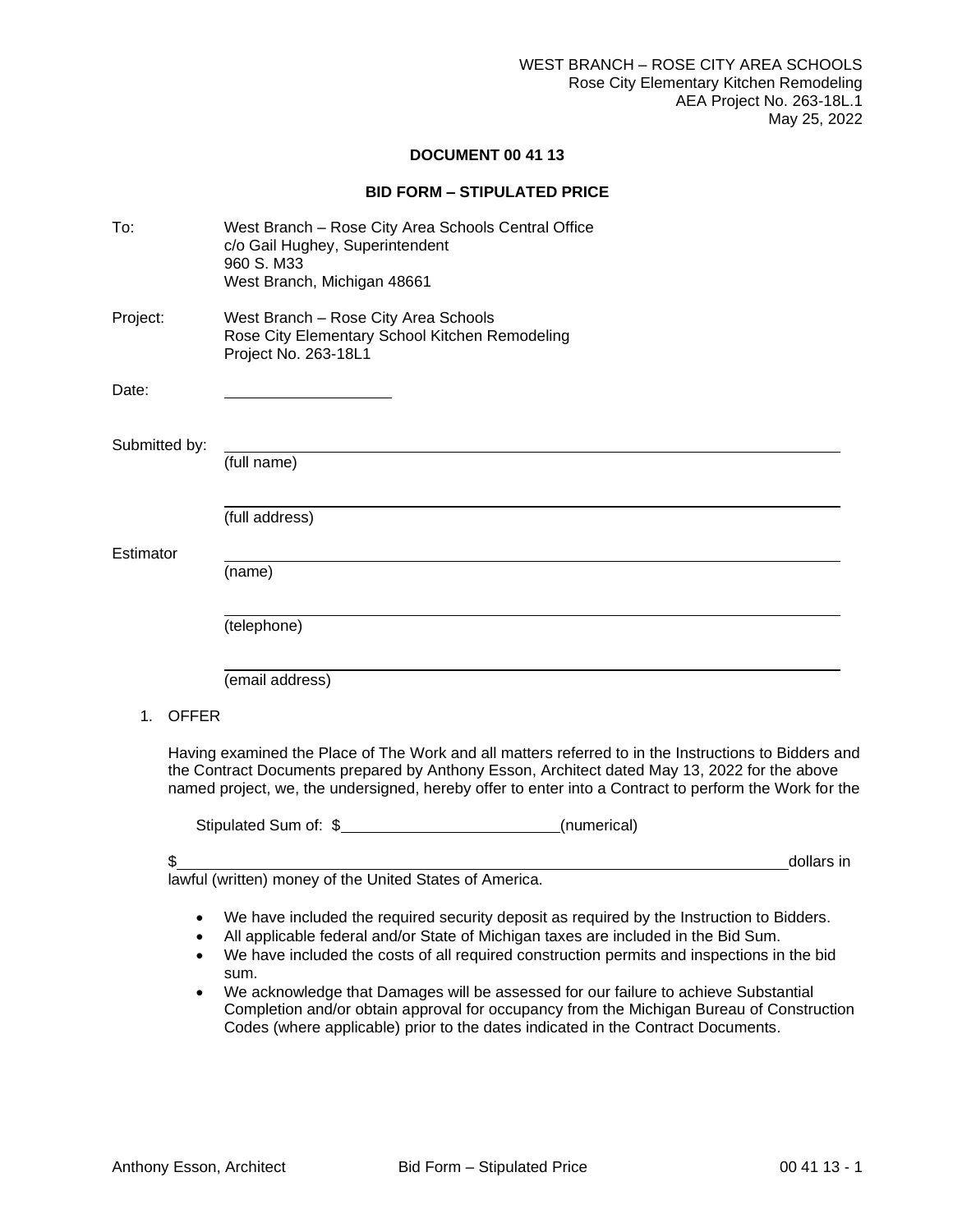#### 2. BID ALTERNATES

We offer the following Alternate Prices for specific portions of the Work as provided in the Contract Documents:

a. Bid Alternate 1: 2x2 Ceiling Grid in Kitchen 171 . ADD \$

#### 3. CONTRACT TIME

a. If this Bid is accepted, we will:

- Complete the Work in calendar days measured from the date of commencement of work on site to the date of Substantial Completion.

#### 4. ACCEPTANCE

This offer shall be open to acceptance and is irrevocable for sixty (60) days from the bid closing date. If this bid is accepted by the Owner within the time period stated above, we will:

- a. Execute the Agreement within five (5) days of receipt of Notice of Award by the Construction Manager.
- b. Commence work within three (3) days after written Notice to Proceed by the Construction Manager.

If this bid is accepted within the time stated, and we fail to commence the Work or we fail to provide the required Bond(s), the security deposit shall be forfeited as damages to the Owner by reason of our failure, limited in amount to the lesser of the face value of the security deposit or the difference between this bid and the bid upon which a Contract is signed.

In the event our bid is not accepted within the time stated above, the required security deposit shall be returned to the undersigned, in accordance with the provisions of the Instructions to Bidders; unless a mutually satisfactory arrangement is made for its retention and validity for an extended period of time.

5. ADDENDA

The following Addenda have been received. The modifications to the Bid Documents noted below have been considered and all costs are included in the Bid Sum.

Addendum # Dated

Addendum # Dated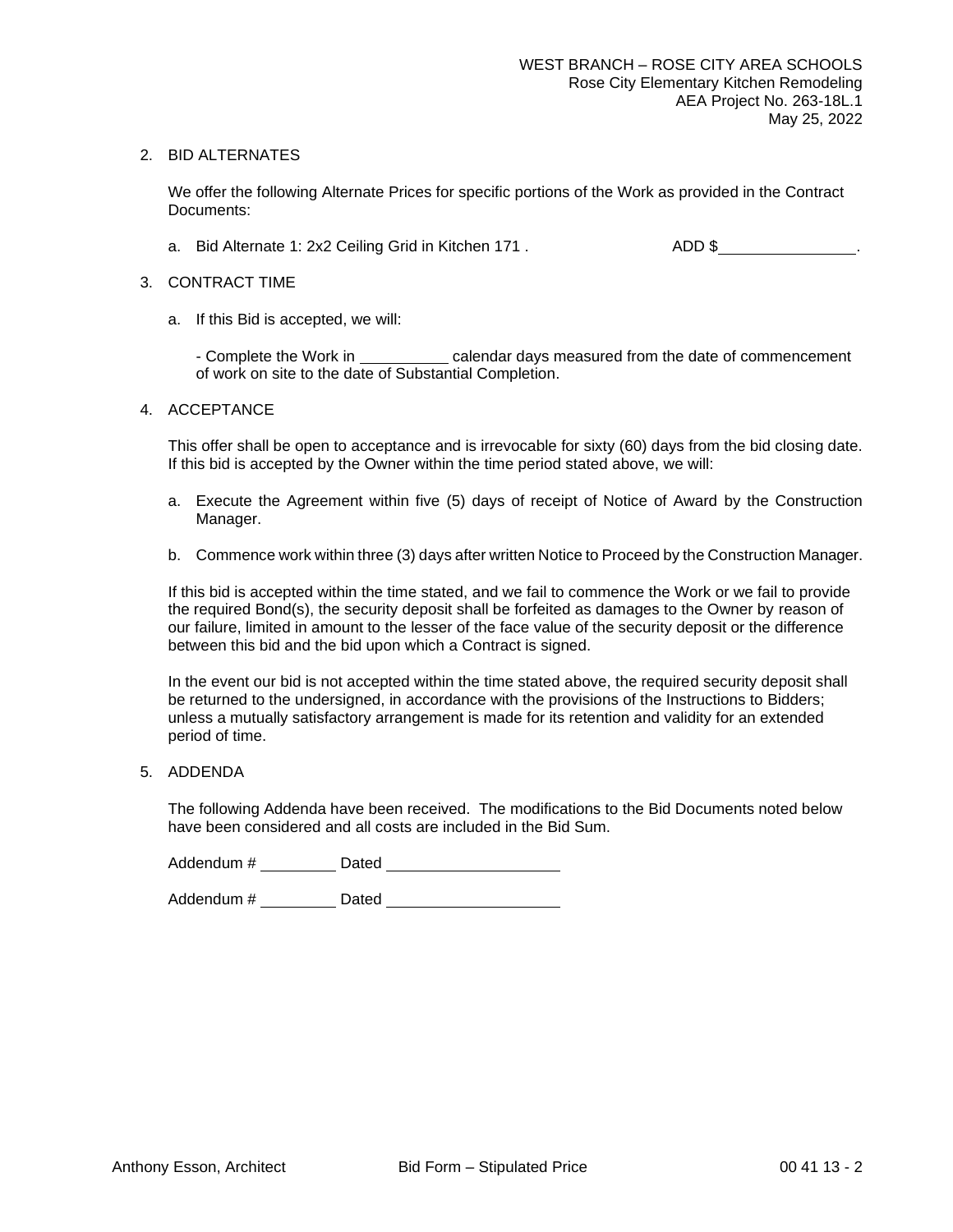6. BID FORM SIGNATURE(S) The Corporate Seal of

> (Bidder - print the full name of firm) was hereunto affixed in the presence of:

(Authorized signing officer Title)

(Seal)

If the Bid is a joint venture or partnership, add additional forms of execution for each member of the joint venture in the appropriate form or forms as above.

### **END OF BID FORM - STIPULATED PRICE**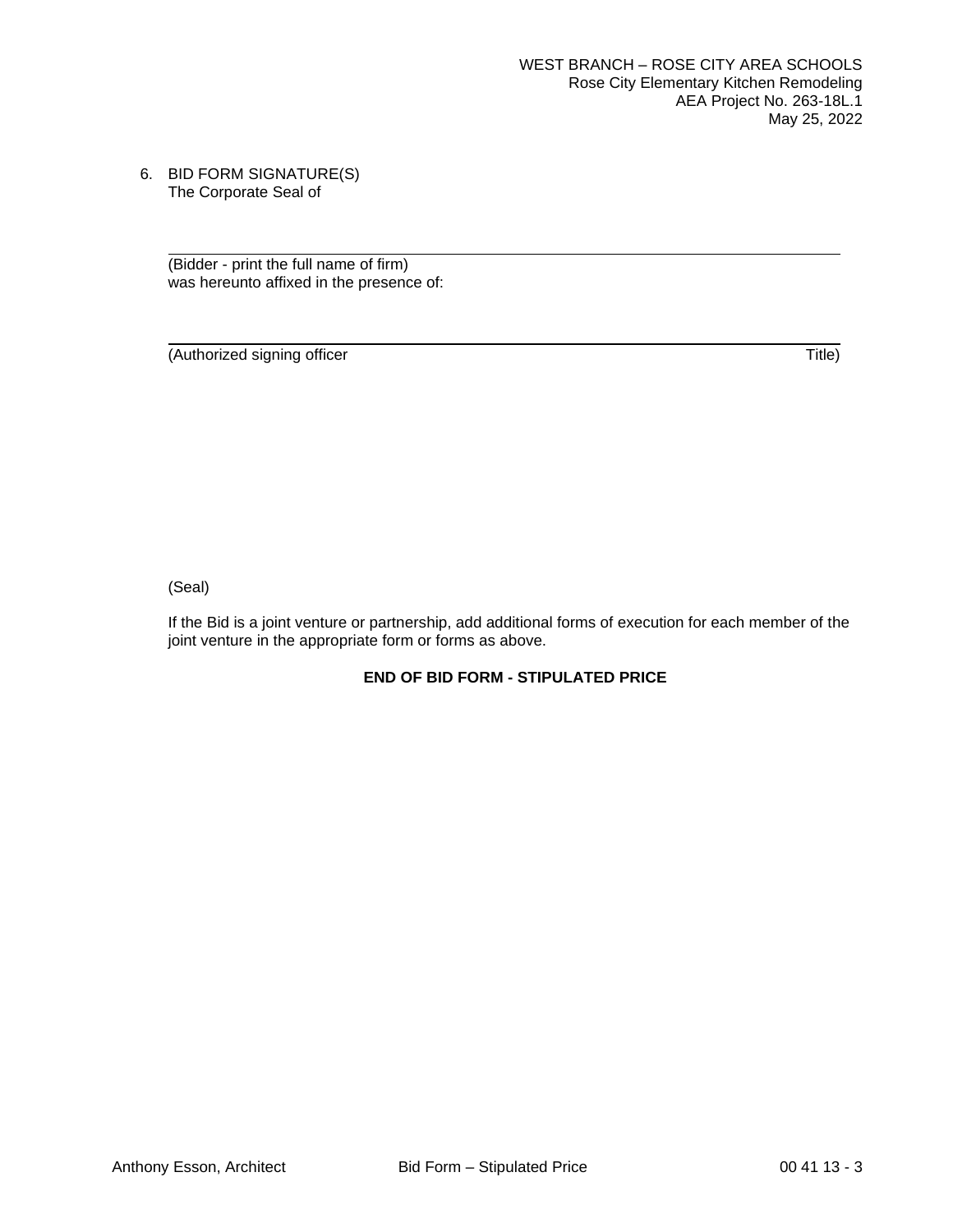#### **SECTION 01 20 00**

#### **PRICE AND PAYMENT PROCEDURES**

#### PART 1 GENERAL

#### 1.1 SECTION INCLUDES

- A. Contingency allowances.
- B. Schedule of values.
- C. Applications for payment.
- D. Change procedures.
- E. Defect assessment.
- F. Alternates

#### 1.2 CONTINGENCY ALLOWANCES

A. A Contingency Allowance has been established by the Owner.

#### 1.3 SCHEDULE OF VALUES

- A. Submit printed schedule on AIA Form G703 Continuation Sheet for G702. Contractor's standard form or electronic media printout following format of specified AIA form will be considered.
- B. Submit Schedule of Values in duplicate within 15 days after date of Owner-Contractor Agreement.
- C. Format: Utilize Table of Contents of this Project Manual. Identify each line item with number and title of major specification Section. Identify site mobilization, bonds and insurance, and General Requirements as separate line items.
- D. Include within each line item, direct proportional amount of Contractor's overhead and profit.
- E. Revise schedule to list approved Change Orders, with each Application for Payment.

#### 1.4 APPLICATIONS FOR PAYMENT

- A. Submit one copy of each application on AIA Form G702 Application and Certificate for Payment and AIA G703 - Continuation Sheet for G702 or approved Contractor's electronic media driven form.
- B. Content and Format: Utilize Schedule of Values for listing items in Application for Payment.
- C. Payment Period: Submit at intervals stipulated in the Agreement.
- D. Substantiating Data: When Architect/Engineer requires substantiating information, submit data justifying dollar amounts in question.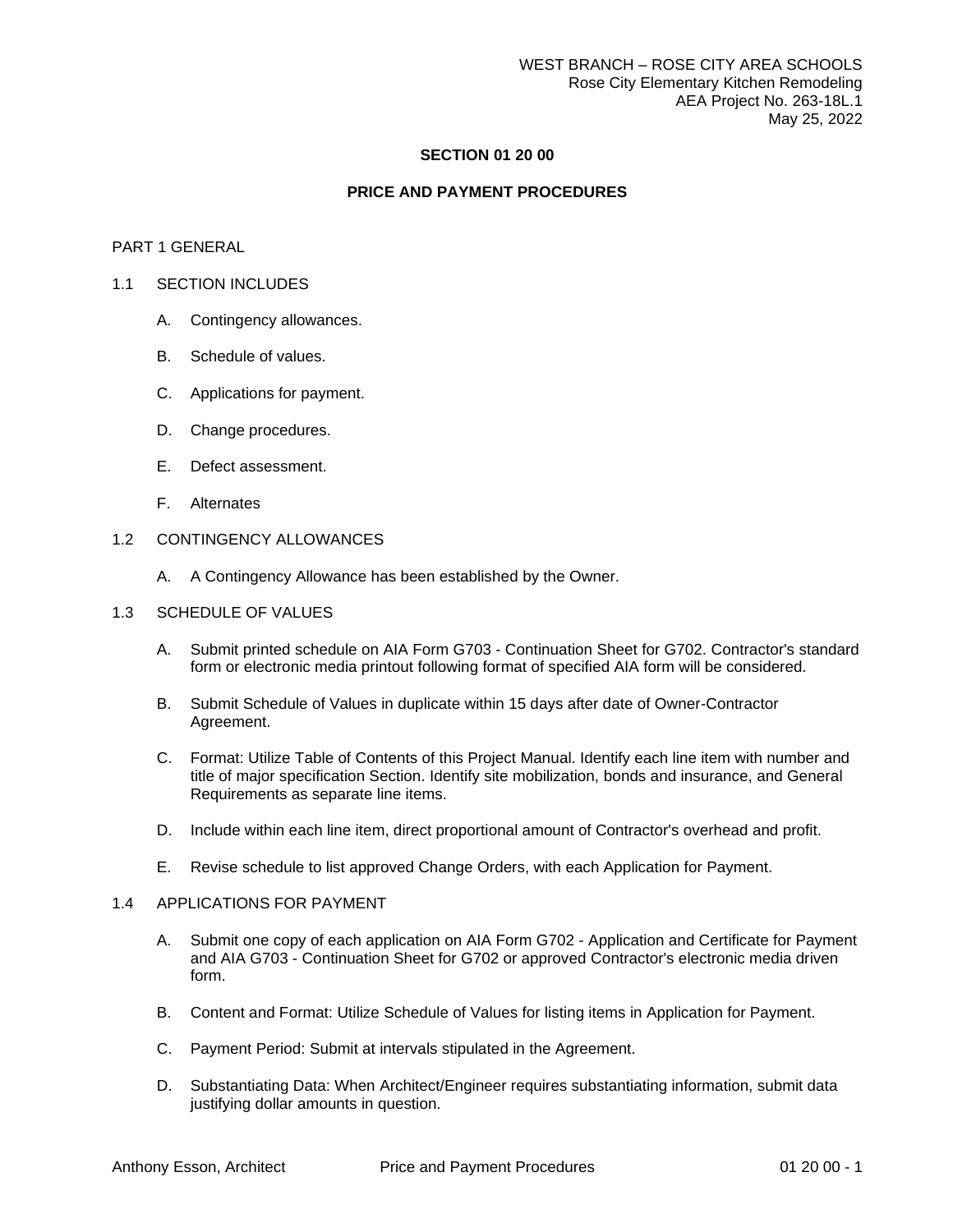#### 1.5 CHANGE PROCEDURES

- A. The Architect/Engineer will advise of minor changes in the Work not involving adjustment to Contract Sum/Price or Contract Time by issuing supplemental instructions in writing to the Contractor.
- B. The Architect/Engineer may issue a Proposal Request or Bulletin including a detailed description of proposed change with supplementary or revised Drawings and specifications. Contractor will prepare and submit estimate of cost and any required change in Contract Time within 14 days.
- C. Contractor may propose changes by submitting a request for change to Architect/Engineer, describing proposed change and its full effect on the Work. Include a statement describing reason for the change, and effect on Contract Sum/Price and Contract Time with full documentation and a statement describing effect on Work by separate or other Contractors.
- D. Stipulated Sum/Price Change Order: Based on Proposal Request (Bulletins) and Contractor's fixed price quotation or Contractor's request for Change Order as approved by Architect/Engineer.
- E. Unit Price Change Order: For contract unit prices and quantities, the Change Order will be executed on fixed unit price basis. For unit costs or quantities of units of work which are not predetermined, execute Work under Construction Change Directive. Changes in Contract Sum/Price or Contract Time will be computed as specified for Time and Material Change Order.
- F. Construction Change Directive: Architect/Engineer may issue directive, on AIA Form G713 Construction Change Directive signed by Owner, instructing Contractor to proceed with change in the Work, for subsequent inclusion in a Change Order. Document will describe changes in the Work, and designate method of determining any change in Contract Sum/Price or Contract Time. Promptly execute change.
- G. Time and Material Change Order: Submit itemized account and supporting data after completion of change, within time limits indicated in Conditions of the Contract. Architect/Engineer will determine change allowable in Contract Sum/Price and Contract Time as provided in Contract Documents.
- H. Maintain detailed records of work done on Time and Material basis. Provide full information required for evaluation of proposed changes, and to substantiate costs for changes in the Work.
- I. Document each quotation for change in cost or time with sufficient data to allow evaluation of quotation.
- J. Change Order Forms: AIA G701 Change Order.
- K. Execution of Change Orders: Architect/Engineer will issue Change Orders for signatures of parties as provided in Conditions of the Contract.
- L. Correlation Of Contractor Submittals:
	- 1. Promptly revise Schedule of Values and Application for Payment forms to record each authorized Change Order as separate line item and adjust Contract Sum/Price.
	- 2. Promptly revise progress schedules to reflect change in Contract Time, revise subschedules to adjust times for other items of work affected by the change, and resubmit.
	- 3. Promptly enter changes in Project Record Documents.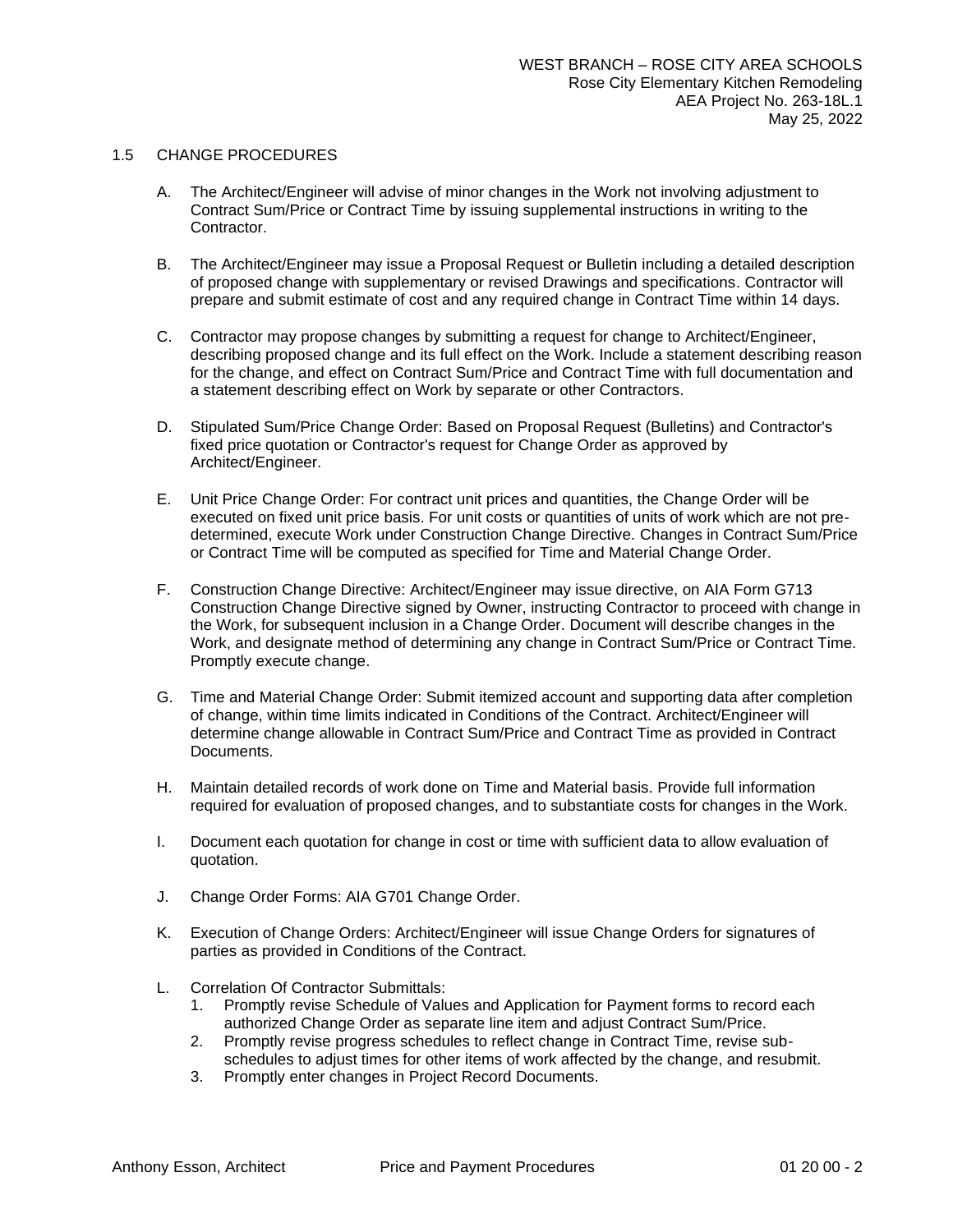#### 1.6 DEFECT ASSESSMENT

- A. Replace the Work, or portions of the Work, not conforming to specified requirements.
- B. If, in the opinion of the Architect/Engineer, it is not practical to remove and replace the Work, the Architect/Engineer will direct appropriate remedy or adjust payment.
	- 1. The defective Work may remain, but unit sum/price will be adjusted to new sum/price at discretion of Owner.
	- 2. Defective Work will be partially repaired to instructions of Architect/Engineer, and unit sum/price will be adjusted to new sum/price at discretion of Owner.
- C. Individual specification sections may modify these options or may identify specific formula or percentage sum/price reduction.
- D. Authority of Architect/Engineer to assess defects is final.
- E. Non-Payment For Rejected Products: Payment will not be made for rejected products for any of the following:
	- 1. Products wasted or disposed of in a manner that is not acceptable.
	- 2. Products determined as unacceptable before or after placement.
	- 3. Products not completely unloaded from transporting vehicle.
	- 4. Products placed beyond lines and levels of required Work.
	- 5. Products remaining on hand after completion of the Work.
	- 6. Loading, hauling, and disposing of rejected products.

#### 1.7 ALTERNATES

- A. Alternates quoted on Bid Forms will be reviewed and accepted or rejected at Owner's option. Accepted Alternates will be identified in Owner-Contractor Agreement.
- B. Coordinate related work and modify surrounding work.
- C. Schedule of Alternates:
	- 1. Bid Alternate 1: State the cost of materials and labor to provide and install 2' cross tees and 2x2 ceiling tile in existing grid to create a 2x2 suspended ceiling in lieu of 2x4. Include painting of 2' cross tees in connection with painting existing grid.
		- a. Base Bid Item: Patch and paint existing grid and install 2x4 ceiling tile.

PART 2 PRODUCTS - Not Used

PART 3 EXECUTION - Not Used

#### **END OF SECTION**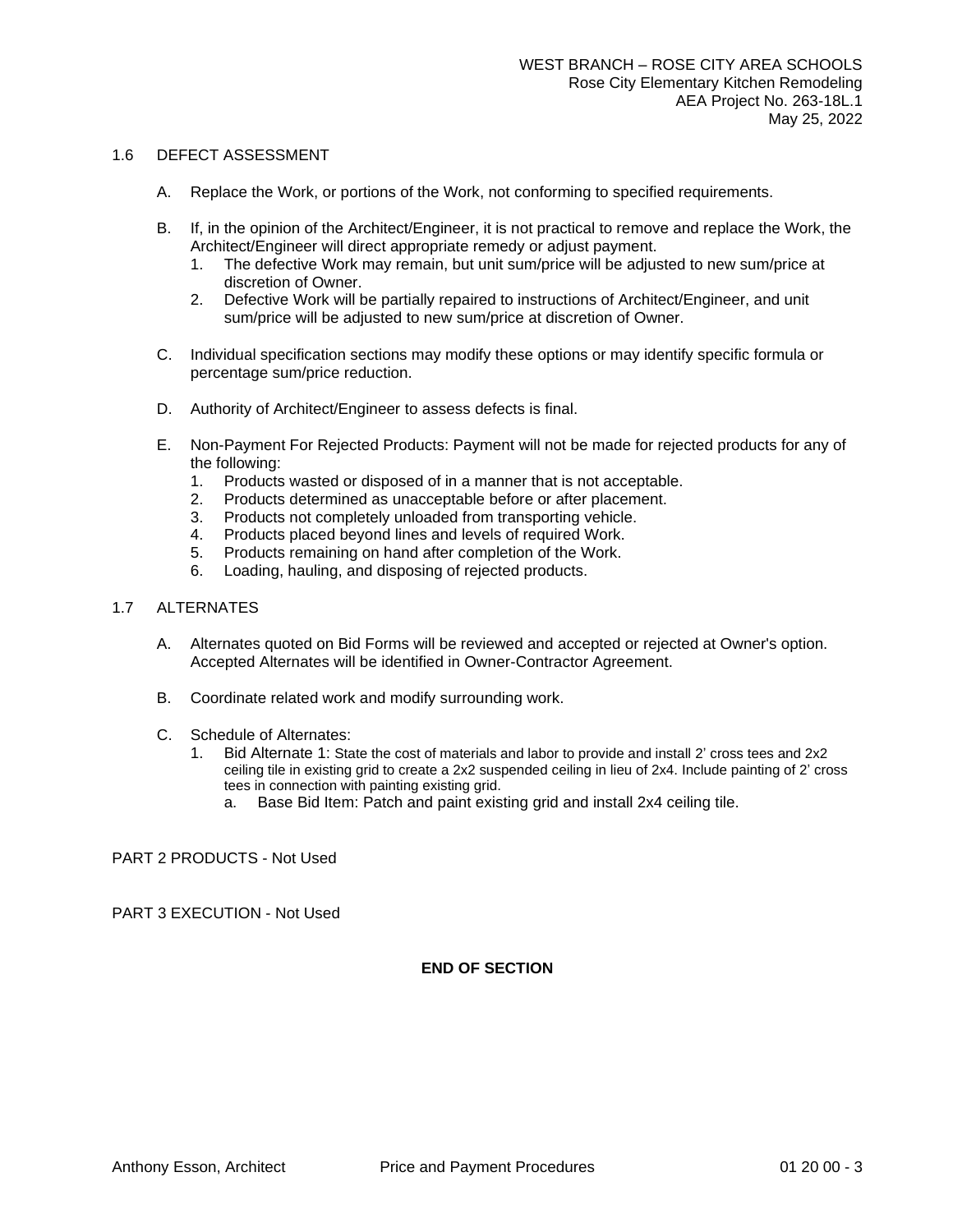#### **SECTION 09 90 00**

#### **PAINTING AND COATING**

#### PART 1 GENERAL

#### 1.1 SUMMARY

A. Section includes surface preparation and field application of paints, and other coatings.

#### 1.2 REFERENCES

- A. ASTM International:
	- 1. ASTM D16 Standard Terminology for Paint, Related Coatings, Materials, and Applications.
	- 2. ASTM D4442 Standard Test Methods for Direct Moisture Content Measurement of Wood and Wood-Base Materials.
	- 3. ASTM E84 Standard Test Method for Surface Burning Characteristics of Building Materials.
- B. Painting and Decorating Contractors of America:
	- 1. PDCA Architectural Painting Specification Manual.
- C. SSPC: The Society for Protective Coatings:
	- 1. SSPC Steel Structures Painting Manual.

#### 1.3 DEFINITIONS

A. Conform to ASTM D16 for interpretation of terms used in this section.

#### 1.4 SUBMITTALS

- A. Section 01 33 00 Submittals: Submittal procedures.
- B. Product Data: Submit data on finishing products. Identify each component based upon paint system that it is used in.
- C. Samples:
	- 1. Submit paper chip samples illustrating range of colors available for each surface finishing product scheduled.

#### 1.5 CLOSEOUT SUBMITTALS

- A. Section 01 70 00 Execution and Closeout Requirements: Submittal requirements.
- B. Operation and Maintenance Data: Submit data on cleaning, touch-up, and repair of painted and coated surfaces.
- 1.6 QUALITY ASSURANCE
	- A. Section 01 40 00 Quality Requirements: Requirements for compliance with reference standards.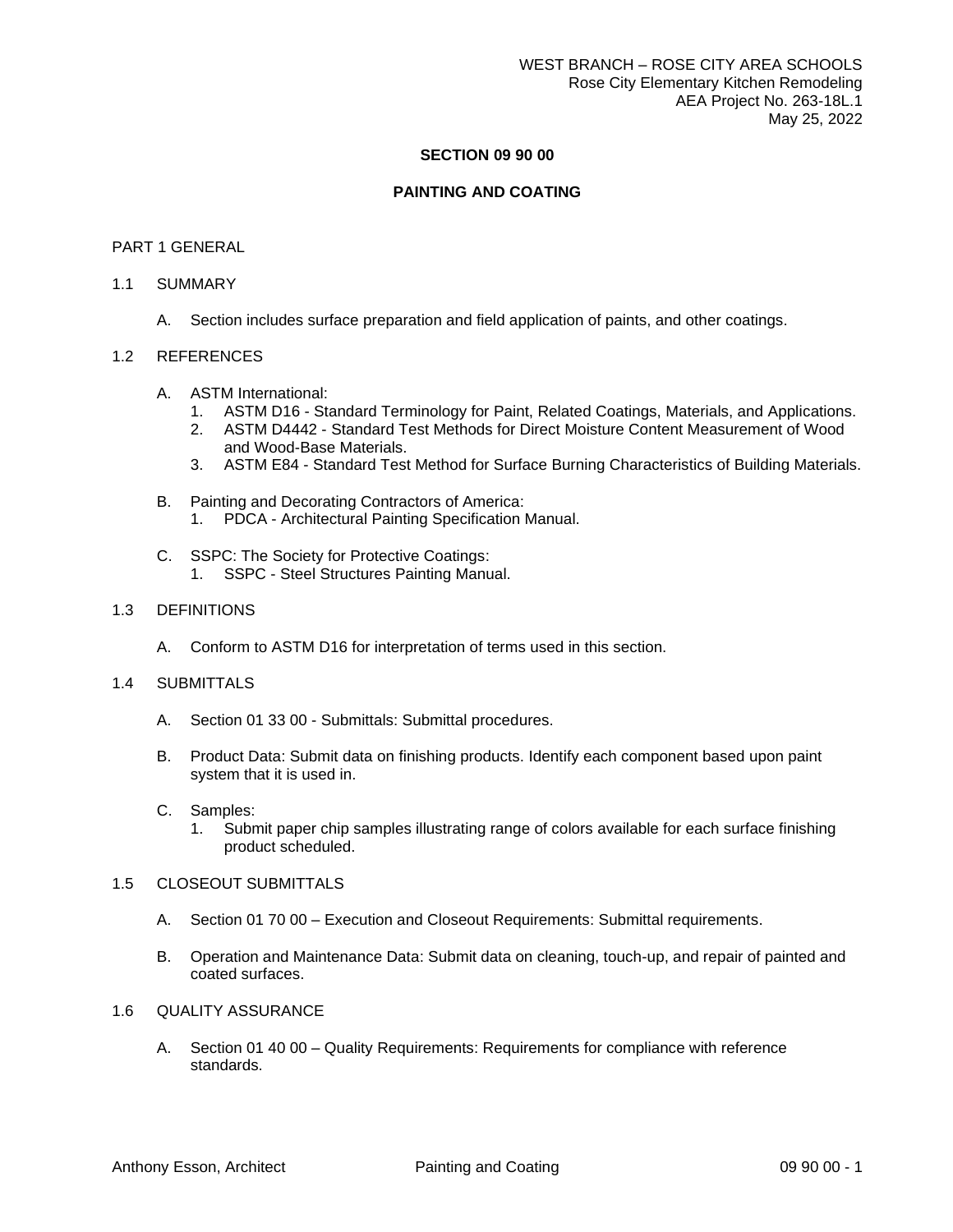- B. Surface Burning Characteristics:
	- 1. Fire Retardant Finishes: Maximum 25/450 flame spread/smoke developed index when tested in accordance with ASTM E84.

#### 1.7 QUALIFICATIONS

- A. Manufacturer: Company specializing in manufacturing products specified in this section with minimum three years experience.
- B. Applicator: Company specializing in performing work of this section with minimum three years documented experience and approved by manufacturer.

#### 1.8 DELIVERY, STORAGE, AND HANDLING

- A. Section 01 60 00 Material and Equipment: Product storage and handling requirements.
- B. Deliver products to site in sealed and labeled containers; inspect to verify acceptability.
- C. Container Label: Include manufacturer's name, type of paint, brand name, lot number, brand code, coverage, surface preparation, drying time, cleanup requirements, color designation, and instructions for mixing and reducing.
- D. Paint Materials: Store at minimum ambient temperature of 45 degrees F and maximum of 90 degrees F, in ventilated area, and as required by manufacturer's instructions.

#### 1.9 ENVIRONMENTAL REQUIREMENTS

- A. Do not apply materials when surface and ambient temperatures are outside temperature ranges required by paint product manufacturer.
- B. Do not apply exterior coatings during rain or snow when relative humidity is outside humidity ranges, or moisture content of surfaces exceed those required by paint product manufacturer.
- C. Minimum Application Temperatures for Latex Paints: 45 degrees F for interiors; 50 degrees F for exterior; unless required otherwise by manufacturer's instructions.
- D. Minimum Application Temperature for Varnish Finishes: 65 degrees F for interior or exterior, unless required otherwise by manufacturer's instructions.
- E. Provide lighting level of 80 ft candle measured mid-height at substrate surface.

#### 1.10 WARRANTY

- A. Section 01 70 00 Execution and Closeout Requirements: Product warranties and product bonds.
- B. Furnish five year manufacturer warranty for paints and coatings.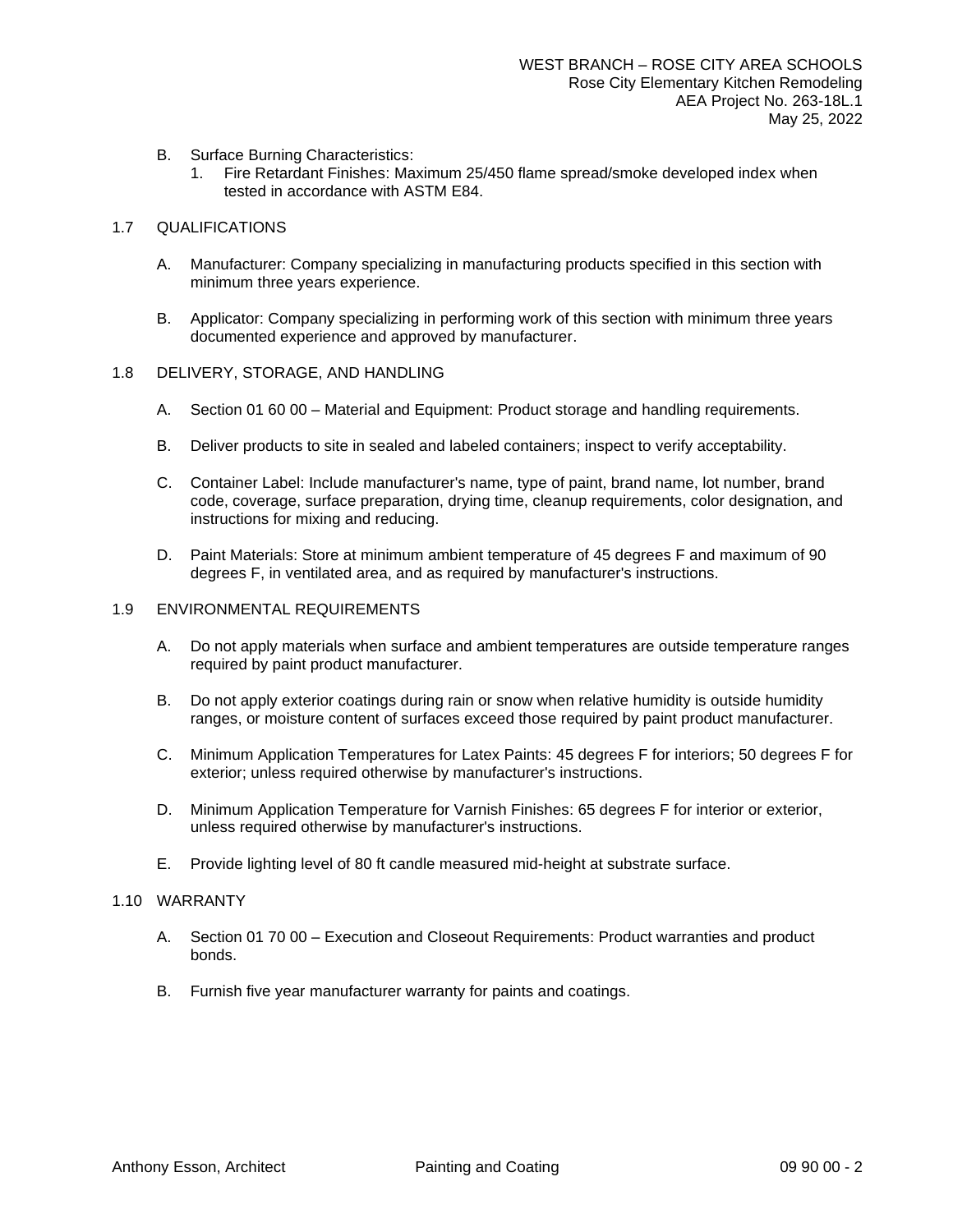#### PART 2 PRODUCTS

#### 2.1 PAINTS AND COATINGS

- A. Manufacturers: Paint
	- 1. Glidden Coatings and Resins
	- 2. Benjamin Moore and Company
	- 3. Sherwin Williams Company
	- 4. Valspar Corporation
	- 5. Devoe Paint Co.
	- 6. Fuller-O'Brien.
	- 7. PPG Architectural Finishes.

#### 2.2 COMPONENTS

- A. Coatings: Ready mixed, except field catalyzed coatings. Prepare coatings:
	- 1. To soft paste consistency, capable of being readily and uniformly dispersed to homogeneous coating.
	- 2. For good flow and brushing properties.
	- 3. Capable of drying or curing free of streaks or sags.
- B. Accessory Materials: Linseed oil, shellac, turpentine, paint thinners and other materials not specifically indicated but required to achieve finishes specified; commercial quality.
- C. Patching Materials: Latex filler.
- D. Fastener Head Cover Materials: Latex filler.

#### 2.3 FINISHES

- A. Interior Paint Systems IPS 1:
	- 1. Epoxy Paint, Gloss, Solvent Based.
		- a. 1st Coat; Primer/Sealer as recommended by finish manufacturer.
		- b. 2nd and 3rd Coats: Epoxy Paint (7 mills total); color as selected by Architect.
	- 2. Apply to the following interior surfaces:
		- a. Interior wall surfaces, including hollow metal door frames in walls being painted.
- B. Interior Paint System IPS-2:
	- 1. Enamel:
		- a. 1<sup>st</sup> Coat; (Primer): As recommended by finish coat manufacturer.
		- b. 2<sup>rd</sup> Coat: Odorless Alkyd Enamel, flat sprayed.
	- 2. Apply to the following interior surfaces:
		- a. Ceiling grid.

#### PART 3 EXECUTION

- 3.1 EXAMINATION
	- A. Section 01 40 00 Quality Requirements: Examination and acceptance of preceding work.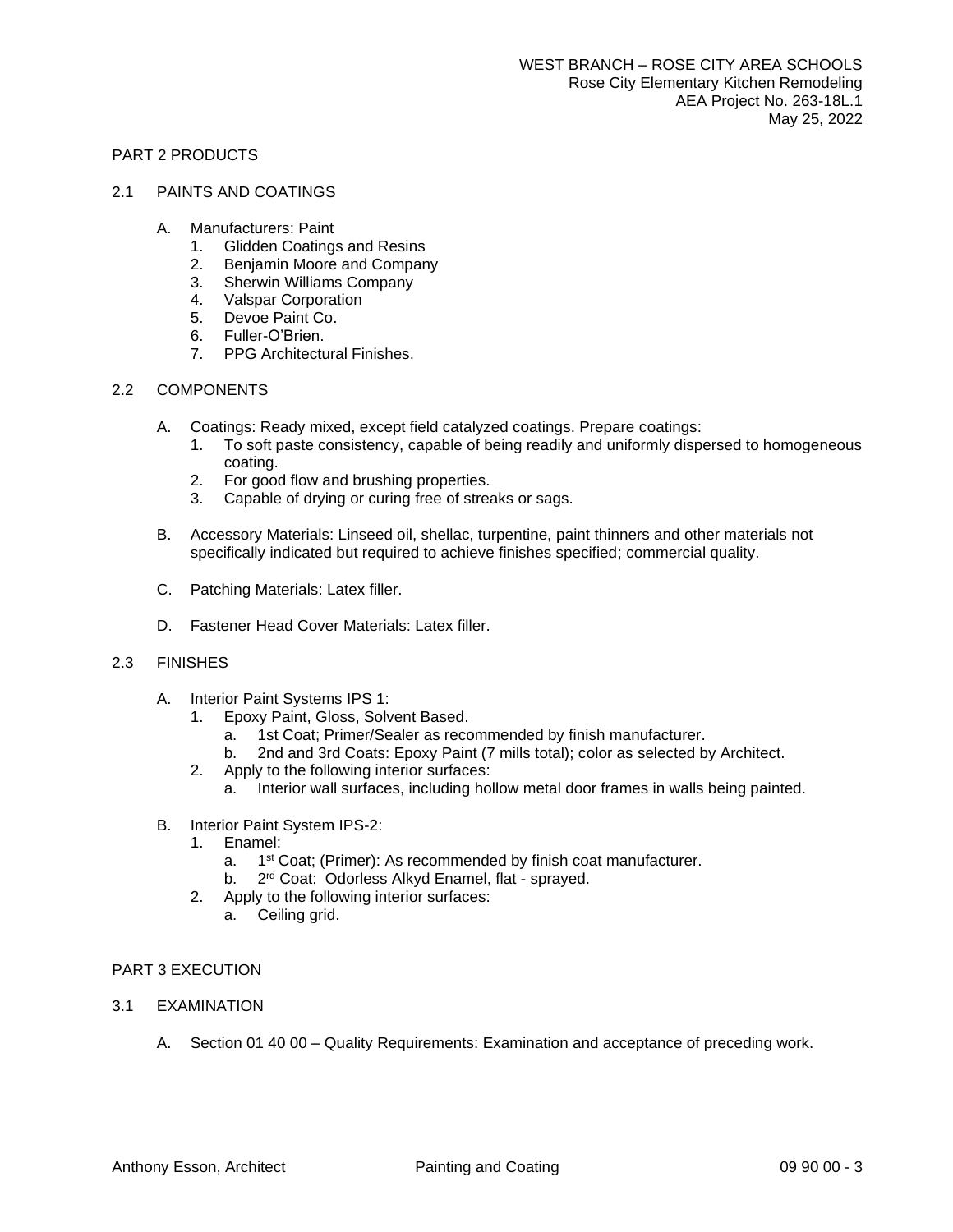- B. Verify surfaces and substrate conditions are ready to receive Work as instructed by product manufacturer.
- C. Examine surfaces scheduled to be finished prior to commencement of work. Report conditions capable of affecting proper application.
- D. Test shop applied primer for compatibility with subsequent cover materials.
- E. Measure moisture content of surfaces using electronic moisture meter. Do not apply finishes unless moisture content of surfaces are below the following maximums:
	- 1. Plaster and Gypsum Wallboard: 12 percent.
	- 2. Masonry, Concrete, and Concrete Unit Masonry: 12 percent.
	- 3. Interior Wood: 15 percent, measured in accordance with ASTM D4442.
	- 4. Exterior Wood: 15 percent, measured in accordance with ASTM D4442.
	- 5. Concrete Floors: 8 percent.

#### 3.2 PREPARATION

- A. Surface Appurtenances: Remove or mask electrical plates, hardware, light fixture trim, escutcheons, and fittings prior to preparing surfaces or finishing.
- B. Surfaces: Correct defects and clean surfaces capable of affecting work of this section. Remove or repair existing coatings exhibiting surface defects.
- C. Marks: Seal with shellac those which may bleed through surface finishes.
- D. Insulated Coverings: Remove dirt, grease, and oil from canvas and cotton.
- E. Gypsum Board Surfaces: Fill minor defects with filler compound. Spot prime defects after repair.
- F. Galvanized Surfaces: Remove surface contamination and oils and wash with solvent. Apply coat of etching primer.
- G. Concrete and Unit Masonry Surfaces Scheduled to Receive Paint Finish: Remove dirt, loose mortar, scale, salt or alkali powder, and other foreign matter. Remove oil and grease with solution of tri-sodium phosphate; rinse well and allow to dry. Remove stains caused by weathering of corroding metals with solution of sodium metasilicate after thoroughly wetting with water. Allow to dry.
- H. Plaster Surfaces: Fill hairline cracks, small holes, and imperfections with latex patching plaster. Make smooth and flush with adjacent surfaces. Wash and neutralize high alkali surfaces.
- I. Uncoated Steel and Iron Surfaces: Remove grease, mill scale, weld splatter, dirt, and rust. Where heavy coatings of scale are evident, remove by [hand] [power tool] wire brushing or sandblasting; clean by washing with solvent. Apply treatment of phosphoric acid solution, ensuring weld joints, bolts, and nuts are similarly cleaned. Spot prime paint after repairs.
- J. Shop Primed Steel Surfaces: Sand and scrape to remove loose primer and rust. Feather edges to make touch-up patches inconspicuous. Clean surfaces with solvent. Prime bare steel surfaces.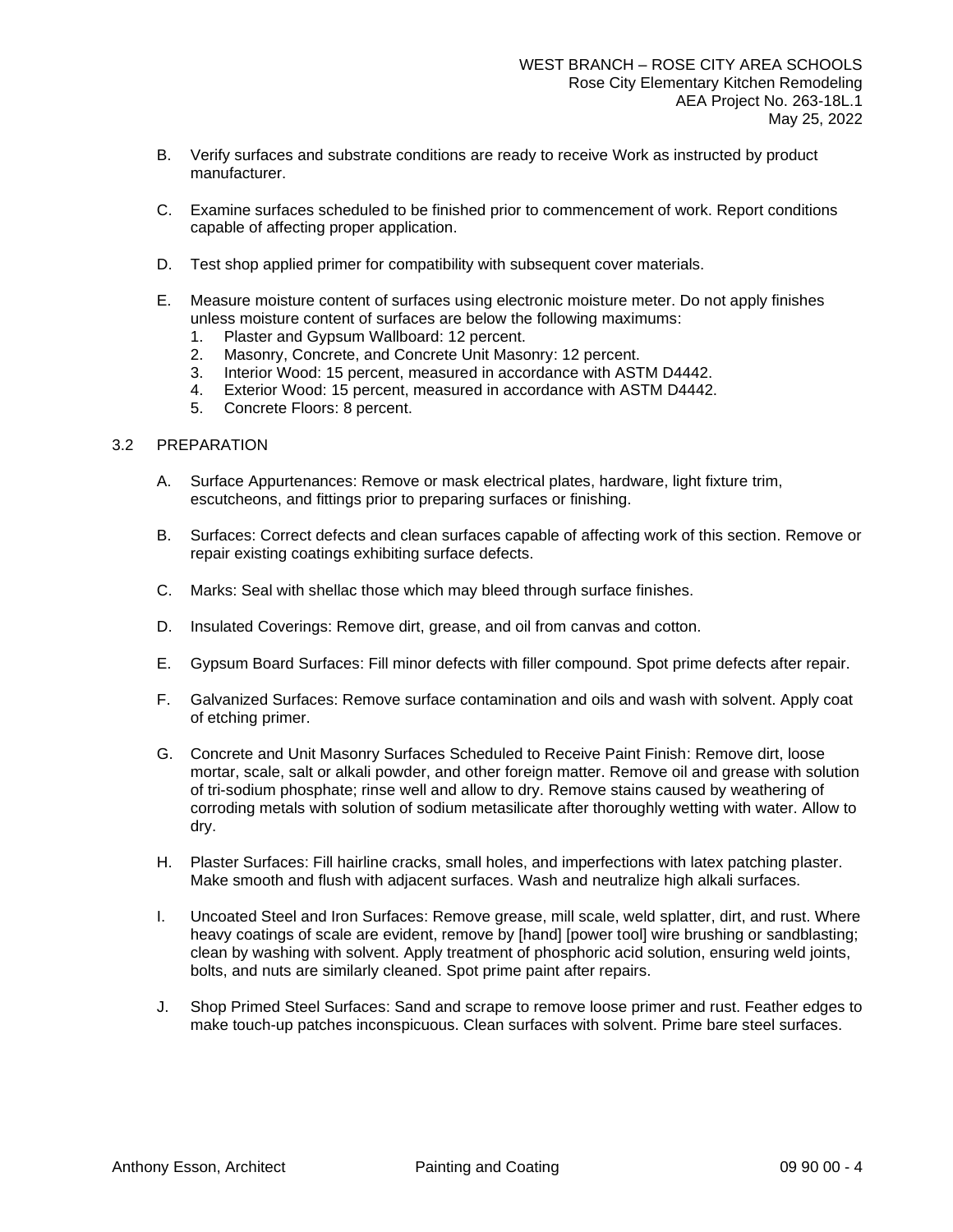K. Interior Wood Items Scheduled to Receive Paint Finish: Wipe off dust and grit prior to priming. Seal knots, pitch streaks, and sappy sections with sealer. Fill nail holes and cracks after primer has dried; sand between coats.

#### 3.3 EXISTING WORK

A. Extend existing paint and coatings installations using materials and methods compatible with existing installations and as specified.

#### 3.4 APPLICATION

- A. Do not apply finishes to surfaces that are not dry. Allow applied coats to dry before next coat is applied.
- B. Apply each coat to uniform appearance. Apply each coat of paint slightly darker than preceding coat unless specified otherwise.
- C. Sand metal surfaces lightly between coats to achieve required finish.
- D. Vacuum clean surfaces of loose particles. Use tack cloth to remove dust and particles just prior to applying next coat.
- E. Finishing Mechanical and Electrical Equipment:
	- 1. Refer to Mechanical and Electrical sections for schedule of color coding and identification banding of equipment, duct work, piping, and conduit.
	- 2. Paint shop primed equipment.
	- 3. Remove unfinished louvers, grilles, covers, and access panels on mechanical and electrical components and paint separately.
	- 4. Prime and paint insulated and exposed pipes, conduit, boxes, insulated and exposed ducts, hangers, brackets, collars and supports, except where items are shop finished.
	- 5. Paint interior surfaces of air ducts visible through grilles and louvers with one coat of flat black paint to visible surfaces. Paint dampers exposed behind louvers, grilles, to match face panels.
	- 6. Paint exposed conduit and electrical equipment occurring in finished areas.
	- 7. Paint both sides and edges of plywood backboards for electrical and telephone equipment before installing equipment.
	- 8. Color code equipment, piping, conduit, and exposed duct work in accordance with requirements specified in respective mechanical and electrical sections.
	- 9. Reinstall electrical cover plates, hardware, light fixture trim, escutcheons, and fittings removed prior to finishing.

#### 3.5 CLEANING

- A. Section 01 70 00 Execution and Close-out Requirements: Cleaning and Waste Management: Final cleaning.
- B. Collect waste material which may constitute fire hazard, place in closed metal containers, and remove daily from site.

#### **END OF SECTION**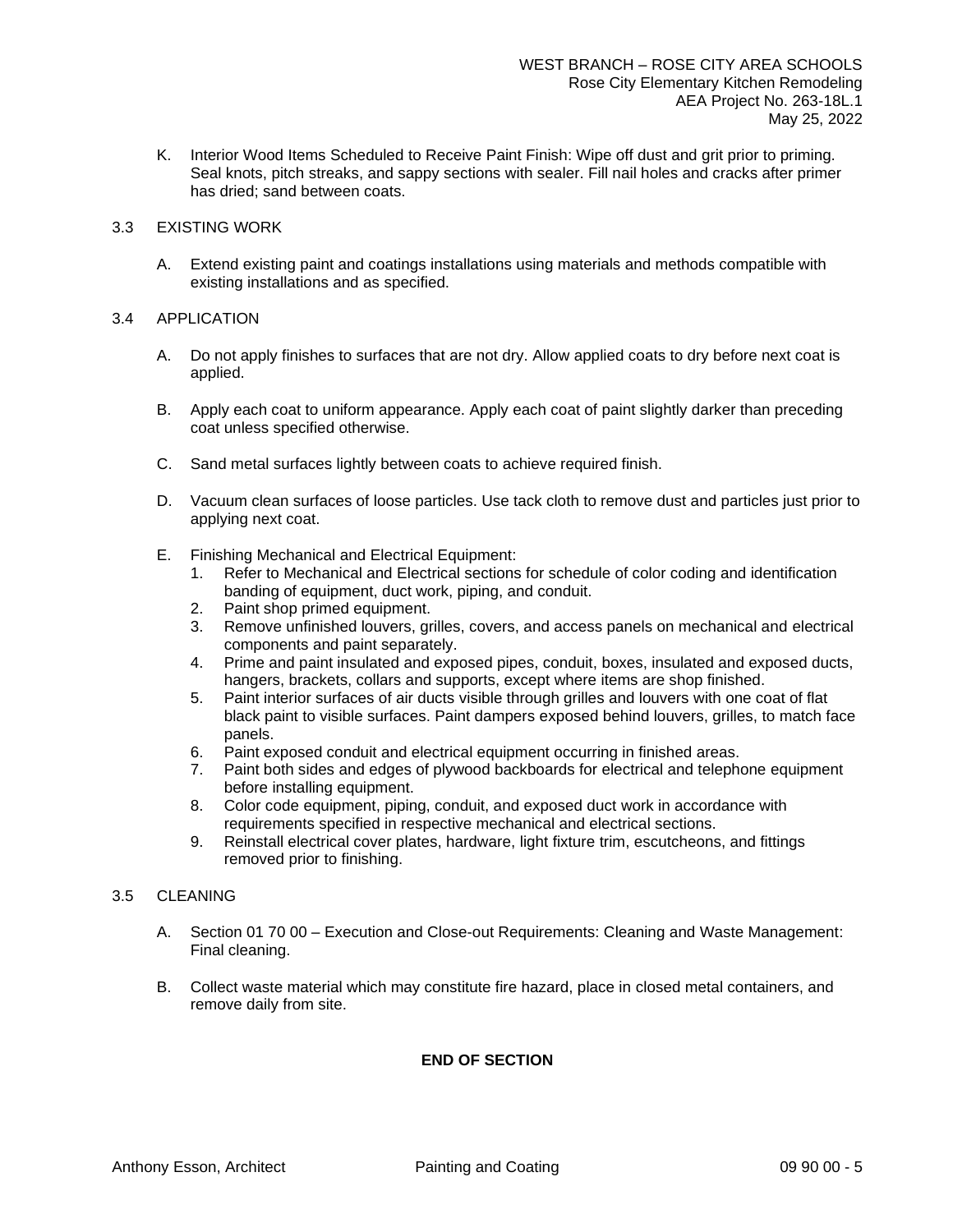COMPOSITE FLOOR PLAN

 $\frac{1}{16}$ " = 1'- $\varphi$ "

|                                                                                                                                                                                                                                                                                                                                                                                                                | mmmmmmmm                                                                                                                                                                                                                                                                                       |                                                                                                                                                                                                                                                                                                           |  |                                                                                                                                                |
|----------------------------------------------------------------------------------------------------------------------------------------------------------------------------------------------------------------------------------------------------------------------------------------------------------------------------------------------------------------------------------------------------------------|------------------------------------------------------------------------------------------------------------------------------------------------------------------------------------------------------------------------------------------------------------------------------------------------|-----------------------------------------------------------------------------------------------------------------------------------------------------------------------------------------------------------------------------------------------------------------------------------------------------------|--|------------------------------------------------------------------------------------------------------------------------------------------------|
| <b>PROJECT DESCRIPTION</b>                                                                                                                                                                                                                                                                                                                                                                                     | <b>BID ALTERNATES</b>                                                                                                                                                                                                                                                                          | <b>BUILDING DATA</b>                                                                                                                                                                                                                                                                                      |  | <b>SHEET INDEX</b>                                                                                                                             |
| GENERAL, WORK OF THE CONTRACT INCLUDES:<br>REMOVAL AND REPLACEMENT OF EXISTGIN CONCRETE FLOOR SLAB<br>TO ALLOW FOR REPLACEMENT OF UNDER FLOOR SANITARY PIPING<br>AND PLUMBING FIXTURES AS INDICATED.<br>INSTALLATION OF NEW FLUID APPLIED FLOORING AND<br>PATCHING/TOPPING EXISTING FLUID APPLIED FLOORING.<br>NEW KITCHEN EQUIPMENT AS INDICATED (REMOVAL OF EXISTING,<br>SUPPLY AND INSTALLATION BY OTHERS). | BID ALTERNATE A1 - 2X2 GRID IN KITCHEN 171: STATE THE COST<br>OF MATERIALS AND LABOR TO PROVIDE 2' CROSS TEES AND 2x2<br>CEILING TILE IN EX'G GRID TO CREATE 2x2 SUSPENDED CEILING IN<br>LIEU OF 2X4. INCLUDE PAINTING OF NEW GRID CROSS TEES IN<br>CONNECTION WITH PAINTING OF EXISTIGN GRID. | APPLICABLE CODES<br>2015 MICHIGAN CODE SERIES<br>2012 NFPA 101 LIFE SAFETY CODE<br>USE AND OCCUPANCY CLASSIFICATION<br>USE GROUP E - EDUCATIONAL<br>CONSTRUCTION TYPE<br>MBC CONSTRUCTION TYPE IIB<br>NFPA 101 CONSTRUCTION TYPE II(000)<br>BUILDING AREA<br>40,067 sf<br>FIRE SUPPRESSION<br><b>NONE</b> |  | COMPOSITE FLOOR PLAN / PROJECT INFORMATION<br>PARTIAL FLOOR PLANS - DEMOLITION AND NEW \<br>FLOOR PLAN - MECHANICAL<br>FLOOR PLAN - ELECTRICAL |

COMPOSITE FLOOR PLAN / PROJECT INFORMATION<br>PARTIAL FLOOR PLANS - DEMOLITION AND NEW WORK FLOOR PLAN - MECHANICAL<br>FLOOR PLAN - ELECTRICAL

# WEST BRANCH - ROSE CITY AREA SCHOOLS - 2022 KITCHEN PROJECTS ROSE CITY ELEMENTARY KITCHEN REMODELING ROSE CITY, MICHIGAN





mummunnum

SCALE:

|                               |               | GAYLORD, MICHIGAN 49734<br>(989) 732-0585<br>ANTHONY P. ESSON<br>ANTHONY P. ESSON<br>TELEPHONE:<br>PO BOX 479                 |  |
|-------------------------------|---------------|-------------------------------------------------------------------------------------------------------------------------------|--|
|                               | DRAWING TITLE | COMPOSITE FLOOR PLAN                                                                                                          |  |
|                               | PROJECT TITLE | ROSE CITY ELEMENTARY KITCHEN REMODELING<br>WEST BRANCH ROSE CITY AREA SCHOOLS - 2022 KITCHEN PROJECTS<br>WEST RANCH, MICHIGAN |  |
| ADDENDUM NO. 1 - MAY 25, 2022 | PROJECT NO.   | 263-18L                                                                                                                       |  |
|                               | DATE<br>SHEET | MAY 25, 2022<br>MAY 9, 2022<br><b>A1</b>                                                                                      |  |